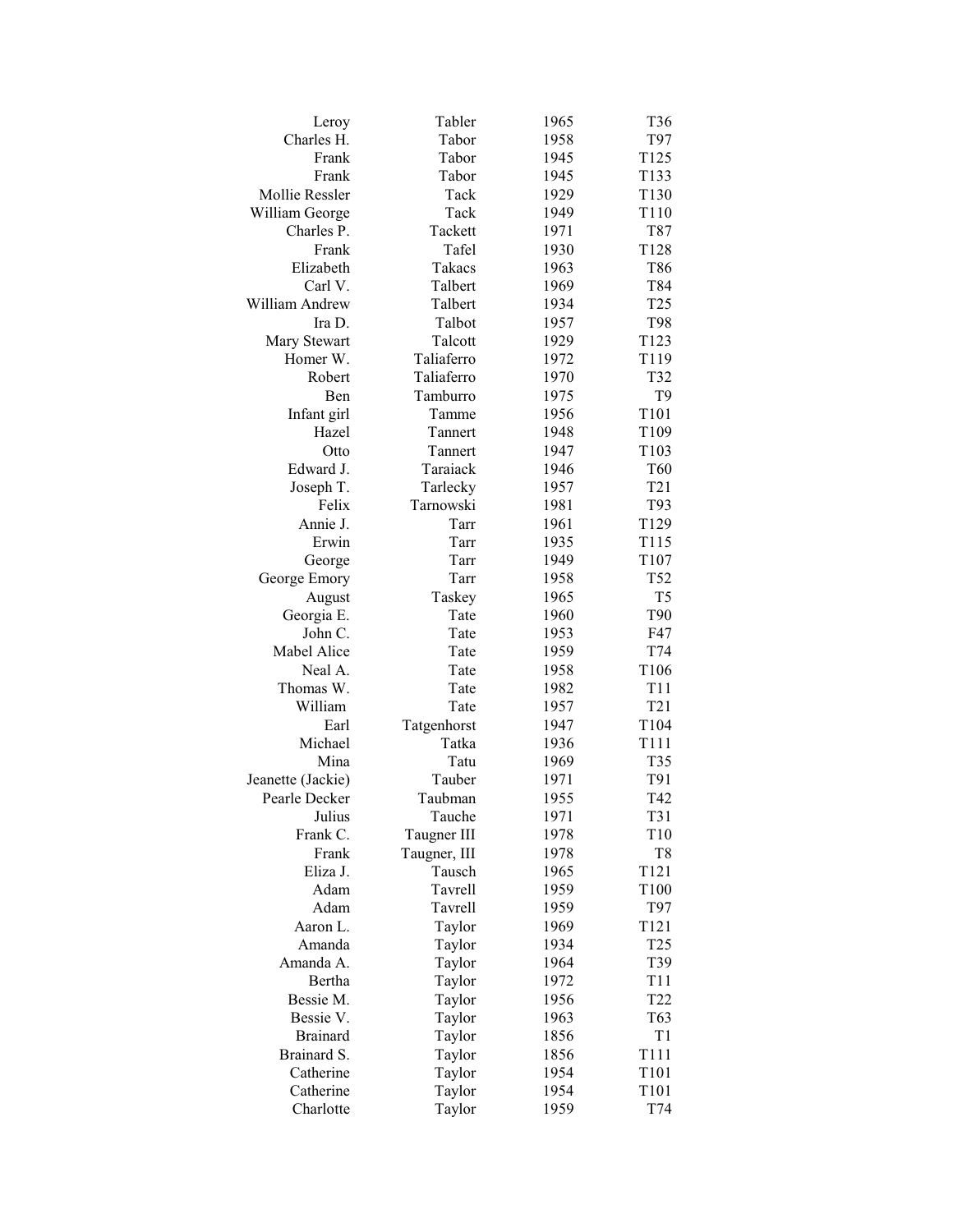| <b>Charlotte Thompson</b> | Taylor     | 1952 | T95              |                 |
|---------------------------|------------|------|------------------|-----------------|
| Cora E.                   | Taylor     | 1921 | T13              |                 |
| David                     | Taylor     | 1946 | T <sub>24</sub>  |                 |
| Dorothy                   | Taylor     | 1971 | T93              |                 |
| E. R.                     | Taylor     | 1915 | T13              |                 |
| E. R.                     | Taylor     | 1915 | T14              |                 |
| Edna Corbett              | Taylor     | 1968 | T89              |                 |
| Elizabeth                 | Taylor     | 1973 | T8               |                 |
| Ezra                      | Taylor     | 1912 | T13              |                 |
| Frank A.                  | Taylor     | 1947 | T59              |                 |
| Frank E.                  | Taylor     | 1960 | T <sub>21</sub>  |                 |
| Frank H.                  | Taylor     | 1956 | T104             |                 |
| G. M. B.                  | Taylor     | 1929 | T <sub>28</sub>  |                 |
| George                    | Taylor     | 1949 | T <sub>26</sub>  |                 |
| Gerald                    | Taylor     | 2010 | T76              |                 |
| Gerald L                  | Taylor     | 1971 | T <sub>127</sub> |                 |
| Getrude                   | Taylor     | 1953 | T102             |                 |
| H. G.                     | Taylor     | 1938 | T <sub>108</sub> |                 |
| Helen                     | Taylor     | 1964 | T82              |                 |
| Henry Newton Elmer        | Taylor     | 1931 | <b>T28</b>       |                 |
| Herman H.                 | Taylor     | 1934 | T47              |                 |
| Howard S.                 | Taylor     | 1939 | T <sub>2</sub>   |                 |
| Inez                      | Taylor     | 1964 | T40              |                 |
| Iola                      | Taylor     | 1968 | T35              |                 |
| James A.                  | Taylor     | 1933 | T114             |                 |
| Joseph                    | Taylor     | 1971 | T32              |                 |
| Joseph W.                 | Taylor     | 1955 | H328             |                 |
| Lela                      | Taylor     | 1958 | T <sub>105</sub> |                 |
| Leon C.                   | Taylor     | 1958 | T40              |                 |
| Lester                    | Taylor     |      | T17              | not an obituary |
| Lewis D                   | Taylor     | 1955 | T97              |                 |
| Lewis D.                  | Taylor     | 1955 | T96              |                 |
| Lewis M.                  | Taylor     | 1953 | T79              |                 |
| Libbie E.                 | Taylor     | 1950 | T <sub>96</sub>  |                 |
| Linda                     | Taylor     | 1939 | T33              |                 |
| Linda Sue                 | Taylor     | 1969 | T90              |                 |
| Margaret J.               | Taylor     | 1978 | T88              |                 |
| Mark                      | Taylor     | 1953 | T80              |                 |
| Mary B.                   | Taylor     | 1976 | T11              |                 |
| Mary Lee                  | Taylor     | 1973 | T88              |                 |
| Paul C.                   | Taylor     | 1952 | T104             |                 |
| Paul R.                   | Taylor     | 1974 | T70              |                 |
| R. Clyde                  | Taylor     | 1962 | T7               |                 |
| Robert I.                 | Taylor     | 1985 | T11              |                 |
| Ross                      | Taylor     | 1948 | T103             |                 |
| Ruby                      | Taylor     | 1974 | T <sub>10</sub>  |                 |
| Samuel M.                 | Taylor     | 1967 | T8               |                 |
| Sarah Jane                | Taylor     | 1934 | T <sub>113</sub> |                 |
| Thomas                    | Taylor     | 1964 | T34              |                 |
| Tod Allen                 | Taylor     | 1955 | T40              |                 |
| Violet R.                 | Taylor     | 1961 | T83              |                 |
| Walter L.                 | Taylor     | 1969 | T84              |                 |
| Frank H.                  | Taylor, Jr | 1945 | T131             |                 |
| Henry G.                  | Tayor      | 1938 | T49              |                 |
| Thurston                  | Tayor      | 1948 | T59              |                 |
|                           |            |      |                  |                 |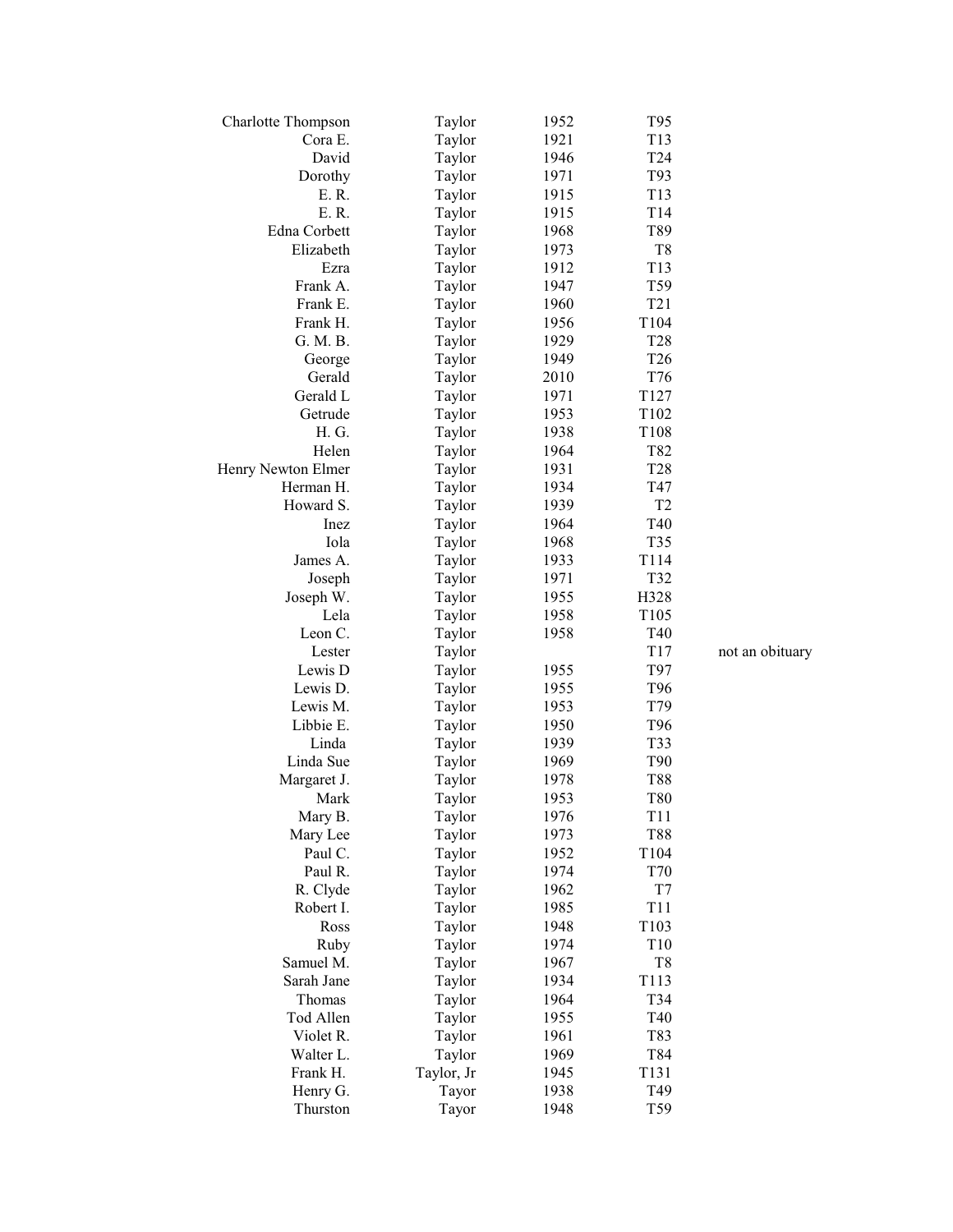| Denver D.                | Tedrow    | 1970         | T124             |
|--------------------------|-----------|--------------|------------------|
| Alice Marie              | Teece     | 1974         | T32              |
| Klara                    | Telekes   | 1956         | T99              |
| Roy                      | Telfer    | 1959         | T97              |
| Walter G.                | Teller    | 1978         | T <sub>11</sub>  |
| Charles W.               | Temple    | 1950         | T42              |
| Samuel Curtis            | Templin   | 1945         | T17              |
| Samuel Curtis            | Templin   | 1945         | T3(2)            |
| Helen                    | Teraoka   | 1972         | T <sub>9</sub>   |
| Ambrose                  | Terrell   | 1958         | T <sub>21</sub>  |
| James Charles            | Terrell   | 1949         | T76              |
| Queen V.                 | Terrell   | 1967         | T37              |
| Lulu Mae                 | Terrill   | 1952         | T106             |
| Burdette D.              | Terry     | 1938         | T <sub>111</sub> |
| Emmett                   | Terry     | 1948         | T112             |
| Emmett L.                | Terry     | 1948         | T108             |
| John                     | Terry     | 1967         | T35              |
| Nathan Timothy           | Terry     | 1929         | T123             |
| Robert                   | Terry     | 1928         | T <sub>114</sub> |
| Roberta Lou              | Terry     | 1962         | T89              |
| Barbara L.               | Tessean   | 2004         | T94              |
| Jack                     | Testa     | 1970         | T10              |
| Nino                     | Testa     | 1962         | T <sub>90</sub>  |
| Denver E.                | Teter     | 1949         | T110             |
| Mable                    | Teudhope  | 1934         | T115             |
| David                    | Teutsch   | 1969         | T37              |
| Fred                     | Teutsch   | 1963         | T38              |
| Lyda                     | Teutsch   | 1963         | T36              |
| Grizella                 | Tevesz    | 1950         | T74              |
| Donald                   | Tewes     | 1974         | T70              |
|                          | Tewes     | 1960         | T83              |
| Nancy F.<br>Vera         |           |              |                  |
| William                  | Tewksbury | 1951<br>1963 | T96              |
|                          | Tewksbury |              | T82              |
| Mary                     | Texter    | 1940         | T4               |
| <b>Frederick Charles</b> | Textor    | 1955         | T106             |
| Nancy                    | Tharp     | 1960         | T35              |
| Emma                     | Thayer    | 1916         | <b>T28</b>       |
| Ida D                    | Thayer    | 1933         | T72              |
| W. D.                    | Thayer    | 1931         | T <sub>1</sub>   |
| Jennie                   | Theal     | 1963         | T34              |
| Jenny                    | Theal     | 1963         | T38              |
| Henrietta                | Theiling  | 1953         | <b>T77</b>       |
| Henrietta "Hattie"       | Theiling  | 1953         | T42              |
| Catherine P              | Theis     | 1962         | T68              |
| Flora                    | Theiss    | 1931         | T <sub>2</sub>   |
| Mary                     | Theiss    | 1968         | T <sub>6</sub>   |
| Maude                    | Theiss    | 1959         | T48              |
| Theodore                 | Theiss    | 1955         | T <sub>22</sub>  |
| Ambrose                  | Thomas    | 1957         | T122             |
| Benjamin                 | Thomas    | 1950         | T65              |
| Benjamin M.              | Thomas    | 1963         | T86              |
| Bert                     | Thomas    | 1955         | T81              |
| <b>Bridget</b>           | Thomas    | 1948         | T <sub>61</sub>  |
| Bridget D.               | Thomas    | 1948         | T <sub>60</sub>  |
| <b>Bruce</b>             | Thomas    | 1970         | <b>B140</b>      |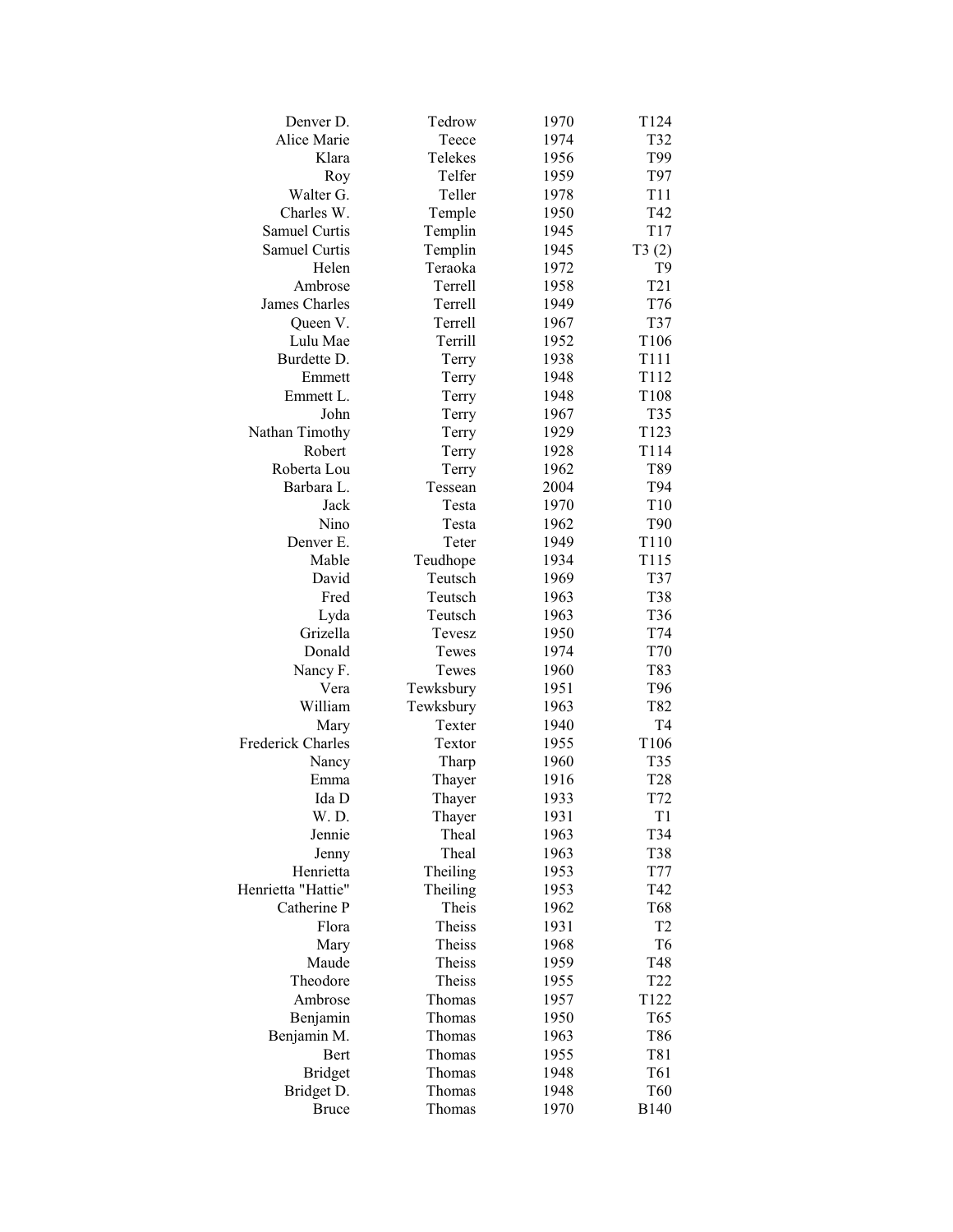| Carl            | Thomas | 1948 | T <sub>129</sub> |
|-----------------|--------|------|------------------|
| Carl H.         | Thomas | 1949 | T <sub>24</sub>  |
| Carl J.         | Thomas | 1954 | T73              |
| Charlotte       | Thomas | 1953 | T77              |
| Clare           | Thomas | 1971 | T8               |
| Cora            | Thomas | 1951 | L114             |
| David           | Thomas | 1948 | T <sub>107</sub> |
| David           | Thomas | 1953 | T65              |
| Deacon          | Thomas | 1898 | T13              |
| Dino D.         | Thomas | 1947 | T <sub>3</sub>   |
| Dorothy         | Thomas | 1973 | T119(2)          |
| George A.       | Thomas | 1978 | T <sub>11</sub>  |
| Guy             | Thomas | 1953 | T98              |
| Harold L.       | Thomas | 1958 | <b>T78</b>       |
| Harry           | Thomas | 1968 | T7               |
| Harry L.        | Thomas | 1946 | T108             |
| Helen           | Thomas | 1967 | T8               |
| Henry A.        | Thomas | 1941 | T122             |
| Irene           | Thomas | 1955 | T80              |
| Jack            | Thomas | 1960 | T67              |
| Jacob Ellsworth | Thomas | 1937 | T115             |
| James O.        |        |      |                  |
|                 | Thomas | 1937 | T122             |
| Jefferson       | Thomas | 1902 | T <sub>13</sub>  |
| Jefferson       | Thomas | 1902 | T17              |
| Jennie          | Thomas | 1947 | T60              |
| Jennie E.       | Thomas | 1952 | T95              |
| John A.         | Thomas | 1970 | T88              |
| John Chester    | Thomas | 1954 | T99              |
| John D.         | Thomas | 1939 | T <sub>2</sub>   |
| John D.         | Thomas | 1949 | T <sub>26</sub>  |
| John D.         | Thomas | 1950 | T <sub>100</sub> |
| John D.         | Thomas | 1950 | T99              |
| John F          | Thomas | 1949 | T48              |
| John H.         | Thomas | 1960 | T86              |
| John Robert     | Thomas | 1970 | T68              |
| John Robert     | Thomas | 1970 | T9               |
| John U.         | Thomas | 1951 | T <sub>102</sub> |
| Josephine       | Thomas | 1966 | T <sub>36</sub>  |
| Judson          | Thomas | 1935 | T123             |
| Laura           | Thomas | 1932 | T19-20           |
| Lexie           | Thomas | 1955 | T42              |
| Mae             | Thomas | 1964 | T36              |
| Marie Jean      | Thomas | 1948 | T59              |
| Martha          | Thomas | 1938 | T48              |
| Martha E        | Thomas | 1938 | T <sub>27</sub>  |
| Martha L.       | Thomas | 1952 | T <sub>21</sub>  |
| Mary            | Thomas | 1929 | T <sub>123</sub> |
| Mary E.         | Thomas | 1939 | T <sub>25</sub>  |
| Maude           | Thomas | 1957 | T98              |
| May E.          | Thomas | 1939 | T <sub>2</sub>   |
| Mike            | Thomas | 1957 | T100             |
| Mrs. Deacon     | Thomas | 1898 | T17              |
| Mrs. Gary       | Thomas | 1928 | T <sub>2</sub>   |
| Ora Edith       | Thomas | 1973 | T69              |
| Paul Allan      | Thomas | 1969 | T84              |
|                 |        |      |                  |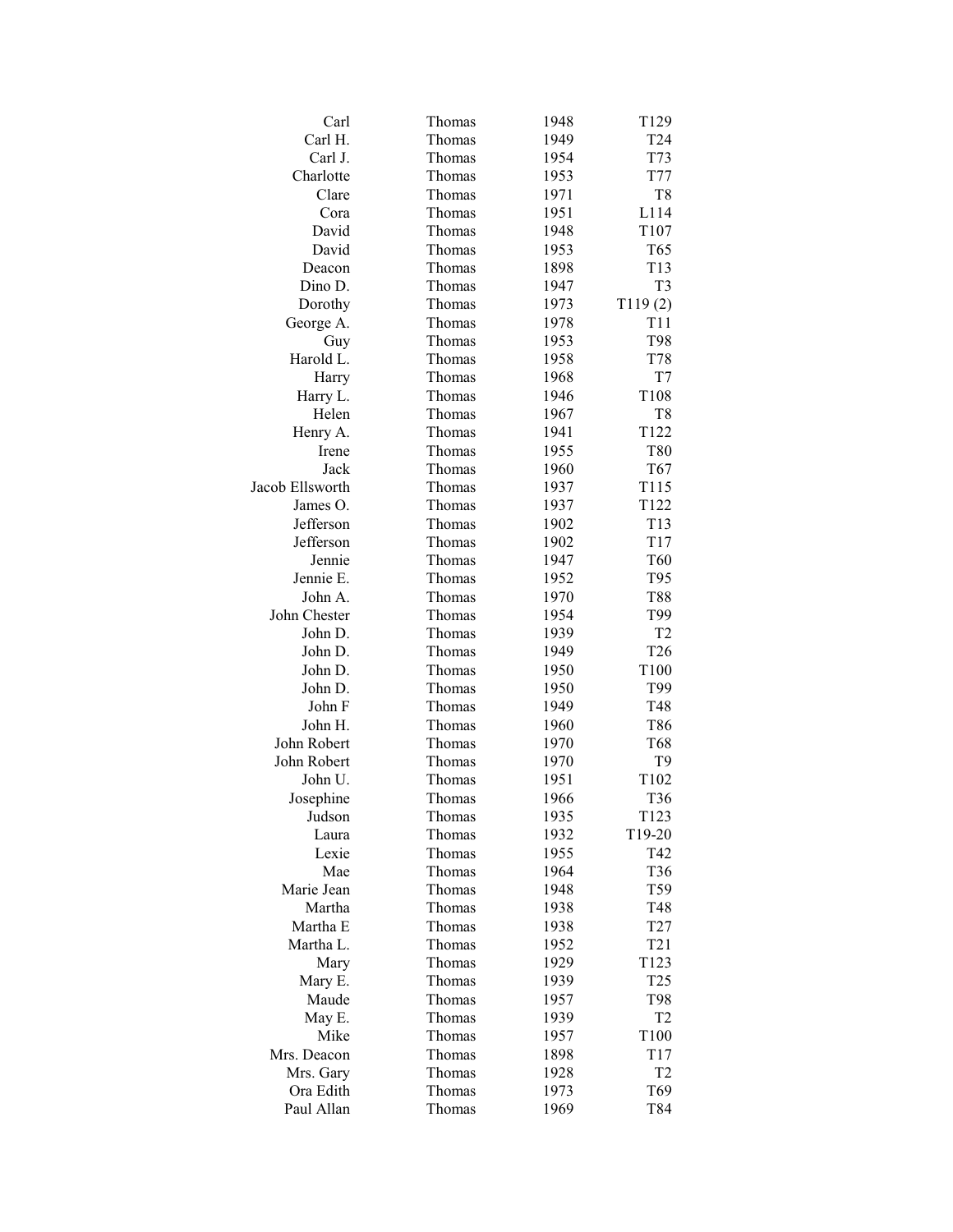| Rachel           | Thomas               | 1920 | T <sub>130</sub> |
|------------------|----------------------|------|------------------|
| Robert V.        | Thomas               | 1967 | T <sub>5</sub>   |
| U.T.             | Thomas               | 1952 | T77              |
| Urania           | Thomas               | 1935 | T123             |
| Virginia         | Thomas               | 1969 | T <sub>120</sub> |
| W. B.            | Thomas               | 1886 | T45              |
| Walter J.        | Thomas               | 1953 | T67              |
| Wayne Foster     | Thomas               | 1972 | T87              |
| Wayne Foster     | Thomas               | 1972 | T9               |
| Wiliam E.        | Thomas               | 1951 | T72              |
| Wililam Albert   | Thomas               | 1944 | T <sub>24</sub>  |
| William          | Thomas               | 1951 | T72              |
| William Henry    | Thomas               | 1956 | T <sub>105</sub> |
| Willis           | Thomas               | 1955 | T41              |
| A. E.            | Thompson             | 1939 | T114             |
| Aaron Craig      | Thompson             | 1965 | T82              |
| Adrian           | Thompson             | 1968 | T90              |
| Alex R.          | Thompson             | 1957 | T <sub>122</sub> |
| Alice M.         | Thompson             | 1958 | T41              |
| Andrew J.        |                      | 1949 | T71              |
| Aurora           | Thompson<br>Thompson | 1957 | T98              |
| Belle            |                      |      | T129             |
|                  | Thompson             | 1943 |                  |
| <b>Betsy</b>     | Thompson             | 1916 | T13              |
| <b>Birdie</b>    | Thompson             | 1960 | T89              |
| Carl             | Thompson             | 1972 | T <sub>10</sub>  |
| Carl Henry       | Thompson             | 1972 | T <sub>120</sub> |
| Carolyn Sue      | Thompson             | 1950 | T80              |
| Charles          | Thompson             | 1916 | T130             |
| Charles G.       | Thompson             | 1949 | T48              |
| Charlotte        | Thompson             | 1930 | T47              |
| Clyde A.         | Thompson             | 1973 | T93              |
| David A.         | Thompson             | 1968 | T37              |
| Delia            | Thompson             | 1909 | T <sub>13</sub>  |
| E. W.            | Thompson             | 1937 | T130             |
| Eleanor          | Thompson             | 1952 | T101             |
| Frank            | Thompson             | 1952 | T104             |
| George           | Thompson             | 1939 | T <sub>2</sub>   |
| George C.        | Thompson             | 1945 | T110             |
| George W.        | Thompson             | 1947 | T <sub>23</sub>  |
| George W.        | Thompson             | 1947 | T60              |
| Harold           | Thompson             | 1951 | T41              |
| Harold LeRoy     | Thompson             | 1979 | T130             |
| Harry J.         | Thompson             | 1955 | T42              |
| Helen L.         | Thompson             | 1972 | T68              |
| Herbert          | Thompson             | 1962 | T37              |
| Icy              | Thompson             | 1973 | T <sub>10</sub>  |
| Ira              | Thompson             | 1960 | T37              |
| Ira              | Thompson             | 1971 | T87              |
| Isabelle         | Thompson             | 1949 | T72              |
| J. Leon          | Thompson             | 1954 | T74              |
| James W.         | Thompson             | 1963 | T90              |
| Joy              | Thompson             | 1963 | T <sub>5</sub>   |
| Julius           | Thompson             | 1932 | T <sub>25</sub>  |
| Kathryn Roseanna | Thompson             | 1960 | T85              |
| Kim Marie        | Thompson             | 1960 | T39              |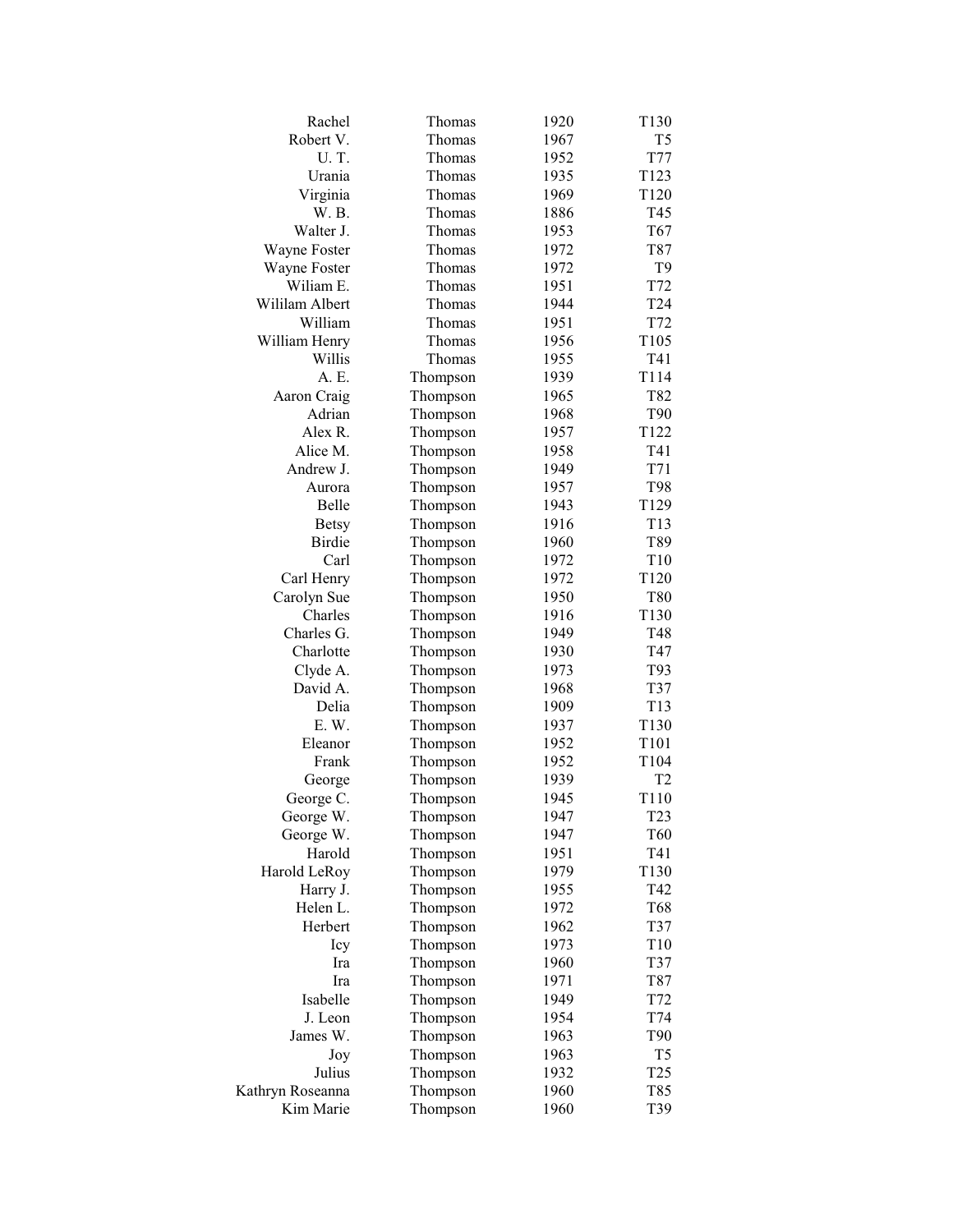| Leon            | Thompson           | 1949 | T <sub>60</sub>  |                    |
|-----------------|--------------------|------|------------------|--------------------|
| Lettie          | Thompson           | 1948 | T107             |                    |
| Lillian         |                    | 1958 |                  |                    |
|                 | Thompson           |      | T102             |                    |
| Lisa Cynthia    | Thompson           | 1954 | T73              |                    |
| Lorena          | Thompson           | 1950 | T127             |                    |
| Lottie          | Thompson           | 1949 | T109             |                    |
| Loyd            | Thompson           | 1966 | T7               |                    |
| Mary J.         | Thompson           | 1960 | T85              |                    |
| Mr.             | Thompson           | 1890 | T1               |                    |
| Mrs. A J        | Thompson           | 1949 | T48              |                    |
| Mrs. Oakey      | Thompson           | 1959 | T105             |                    |
| Norman          | Thompson           | 1953 | T98              |                    |
| Ray C.          | Thompson           | 1964 | T39              |                    |
| Robert          | Thompson           | 1971 | T91              |                    |
| Robert L.       | Thompson           | 1976 | T <sub>69</sub>  |                    |
| Roy E.          | Thompson           | 1969 | T <sub>120</sub> |                    |
| Speer A.        | Thompson           | 1947 | T61              |                    |
| Stella M.       | Thompson           | 1960 | T <sub>68</sub>  |                    |
| Susan           | Thompson           | 1958 | T <sub>65</sub>  |                    |
| Susan May       | Thompson           | 1957 | T <sub>66</sub>  |                    |
| Thomas B.       | Thompson           | 1978 | T10              |                    |
| Will            | Thompson           | 1950 | T96              |                    |
| Will S.         | Thompson           | 1959 | T61              |                    |
| Will S.         | Thompson           | 1959 | T62(2)           |                    |
| P. B.           | Thomson            | 1933 | T <sub>57</sub>  |                    |
| Randy Lee       | Thorn              | 1973 | T51              | missing first half |
| Tracey Lynn     | Thorn              | 1964 | T4               |                    |
| Tracey Lynn     | Thorn              | 1964 | T86              |                    |
| Mrs. A. K.      | Thorndyke          | 1945 | T <sub>122</sub> |                    |
| Infant boy      | Thornton           | 1953 | T4               |                    |
| Charles N.      | Thorp              | 1964 | T120             |                    |
| Frank           | Thorp              | 1996 | T76              |                    |
| Harold W.       | Thorp              | 1960 | T37              |                    |
| Miles E.        | Thorp              | 1948 | T <sub>22</sub>  |                    |
| Miles E.        | Thorp              | 1948 | T <sub>60</sub>  |                    |
| Ruth            |                    | 1955 | T105             |                    |
|                 | Thorp              | 1952 | T105             |                    |
| Harry R.        | Thorpe             | 1951 | T77              |                    |
| Mary<br>Blanche | Thorpe<br>Thrasher |      |                  |                    |
|                 |                    | 1959 | T124             |                    |
| Etta            | Thrasher           | 1959 | T95              |                    |
| Horace          | Thrasher           | 1952 | T78              |                    |
| Rodger Lewis    | Thrasher           | 1971 | T93              |                    |
| W. Earl         | Thrasher           | 1932 | T15              |                    |
| W. Earl         | Thrasher           | 1932 | T18              |                    |
| William Earl    | Thrasher           | 1932 | T57              |                    |
| Della           | Thurling           | 1941 | T <sub>24</sub>  |                    |
| Minnie May      | Thursby            | 1968 | T83              |                    |
| Emil            | Thyr               | 1953 | T77              |                    |
| Charles         | Tibbals            | 1943 | T <sub>26</sub>  |                    |
| Frank           | Tibbals            | 1937 | T123             |                    |
| John S.         | Tibbals            | 1964 | T <sub>5</sub>   |                    |
| Maude           | Tibbals            | 1940 | T <sub>4</sub>   |                    |
| Anne            | Tice               | 1951 | T <sub>66</sub>  |                    |
| Earl G          | Tice               | 1954 | T95              |                    |
| Thomas          | Tice               | 1942 | T71              |                    |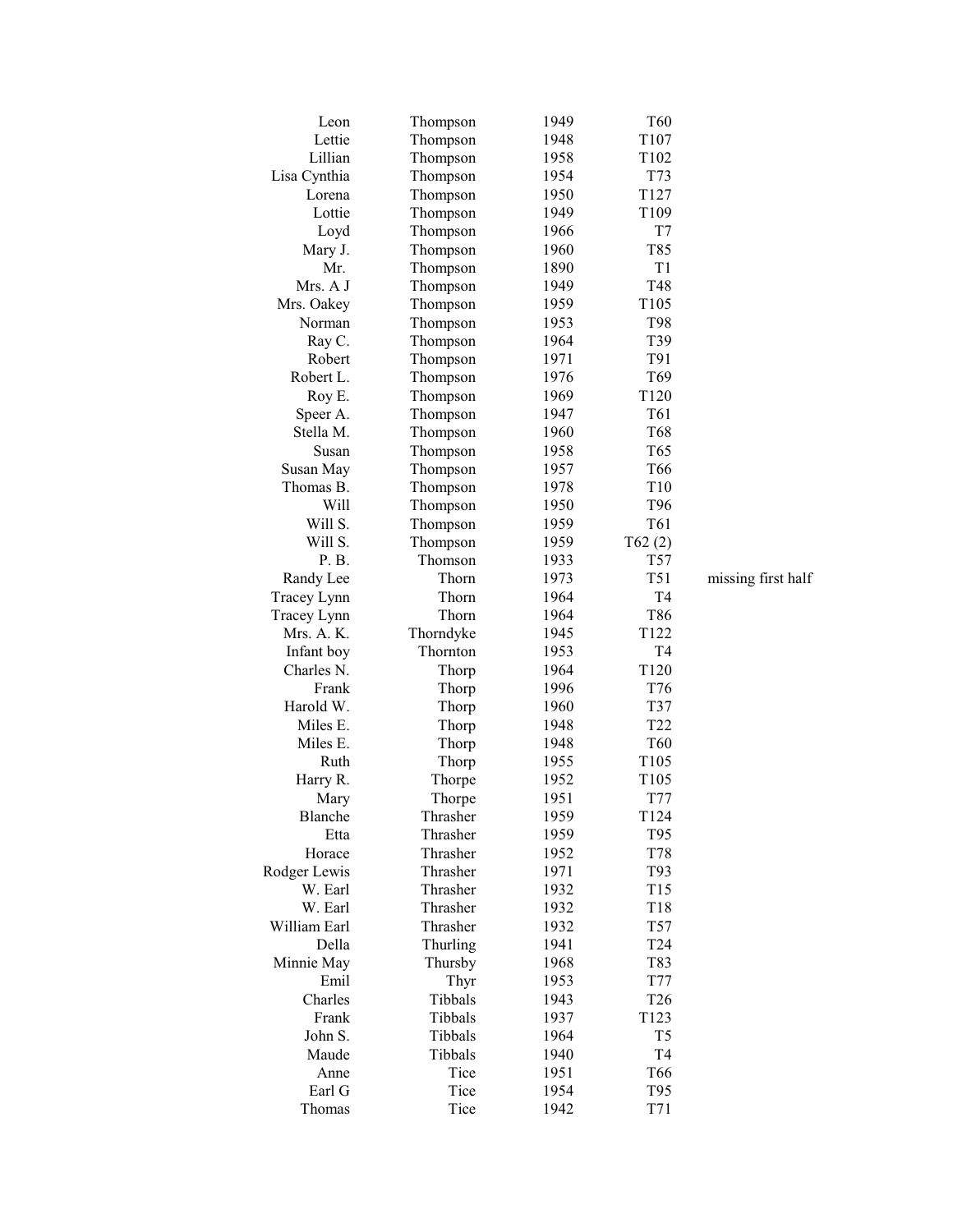| Orris A.          | Ticknor      | 1961 | T82             |
|-------------------|--------------|------|-----------------|
| Orris A.          | Ticknor      | 1961 | T85             |
| Willis A.         | Ticknor      | 1971 | T87             |
| Ralph             | Tidball      | 1946 | T <sub>26</sub> |
| Robert            | Tidd         | 1934 | T113            |
| Marian            | Tidrick      | 1964 | T6(2)           |
| Arlie B.          | Tift         | 1958 | T <sub>4</sub>  |
| Dora M.           | Tift         | 1960 | T91             |
| William E.        | Tift         | 1957 | T115            |
| Mason B.          | Tilden       | 1906 | T1              |
| Theodore          | Tilden       | 1960 | T43             |
| Axiom             | Tilery       | 1965 | T39             |
| Martha Carter     | Tillotson    | 1947 | T108            |
| Gladys K.         | Tilton       | 1970 | T69             |
| Ivor              | Timberlake   | 1960 | T41             |
| Ivor (Tim)        | Timberlake   | 1960 | T83             |
| Elizabeth         | Timmons      | 1955 | T97             |
| Gladys O.         | Timms        | 1968 | T89             |
| Myron             | Timms        | 1957 | T103            |
| Evelyn            | Timothy      | 1954 | T78             |
| Jessie Maud       | Tingle       | 1939 | T111            |
| Anna              | Tingley      | 1948 | T110            |
| Clara             | Tinker       | 1946 | T <sub>22</sub> |
| Elizabeth         | Tinker       | 1948 | T110(2)         |
| Elta M.           | Tinker       | 1970 | T <sub>9</sub>  |
| Rufus D.          | Tinker       | 1936 | T114            |
| Wade              | Tinker       | 1950 | T73             |
| Frank F.          | Tinlin       | 1967 | T7              |
| Thomas            | Tinter       | 1951 | T73             |
| Adam              | Tipler       | 1955 | T <sub>4</sub>  |
| Adam              | Tipler       | 1955 | T <sub>4</sub>  |
| Alice             | Tipler       | 1971 | T87             |
| David Lee         | Tischendorf  | 1957 | T121            |
| Alzina            | Tisdel       | 1956 | T <sub>22</sub> |
| Thersa Edna       | Tisher       | 1923 | T48             |
| Elmer             | Titko        | 1952 | T79             |
| Elsie             | <b>Titus</b> | 1948 | T <sub>60</sub> |
| Elsie Marie       | Titus        | 1948 | T59             |
| Robert S.         | Titus        | 1963 | T84             |
| Doris             | Tobias       | 1970 | T <sub>10</sub> |
| Harry B.          | Tobias       | 1958 | T97             |
| John L.           | Tobin        | 1963 | T90             |
| Irwin (Toby)      | Tobkin       | 1971 | <b>T88</b>      |
| Arthur            | Todd         | 1948 | T108            |
| Corda J.          | Todd         | 1963 | <b>T38</b>      |
| Corda Pierce      | Todd         | 1963 | P79             |
| Melvin            | Todd         | 1951 | T73             |
| Wilmer Thomas     | Tohey        | 1948 | T129            |
| Joseph            | Tolla        | 1970 | T87             |
| Ralph A.          | Tolle        | 1970 | T87             |
| <b>Betty Jean</b> | Tomaino      | 1951 | T66             |
| Mary              | Tomasch      | 1960 | T89             |
| Mary              | Tomasch      | 1960 | T91             |
| Elizabeth         | Tomlinson    | 1951 | T66             |
| Herbert B.        | Tomlinson    | 1937 | T130            |
|                   |              |      |                 |

Not an obituary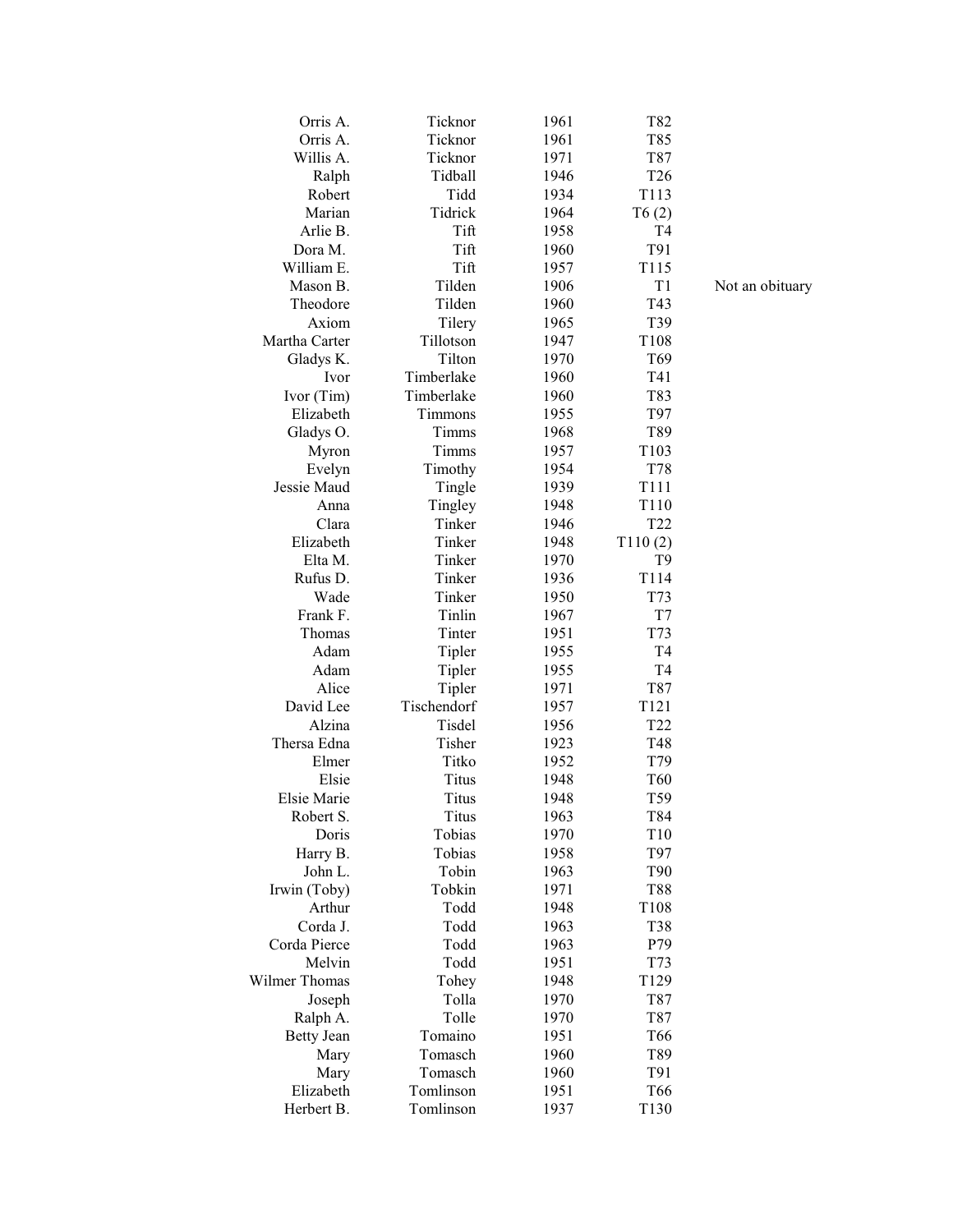| Isabel            | Tomlinson   | 1977 | T31             |
|-------------------|-------------|------|-----------------|
| Lucille           | Tompkins    | 1951 | T74             |
| Lucille           | Tompkins    | 1957 | T104            |
| P. B.             | Tomson      | 1933 | T <sub>25</sub> |
| P. B.             | Tomson      | 1933 | T <sub>28</sub> |
| James Phillip     | Tondiglia   | 1946 | T53             |
| Bertha            | Toney       | 1963 | T7              |
| Walter            | Tonkin      | 1933 | T <sub>27</sub> |
| Mary C.           | Tonkovich   | 1963 | T68             |
| Martha            | Toombs      | 1945 | T <sub>23</sub> |
| Florence          | Toomey      | 1972 | T31             |
| Edith             | Tope        | 1953 | T95             |
| Barbara           | Torma       | 1969 | T36             |
| Grace             | Torpey      | 1948 | T112            |
| Harry O.          | Torpey      | 1963 | T34             |
| T. C.             | Torpey      | 1947 | T122            |
| Jane Beatty       | Torrance    | 1957 | T99             |
| Atwell            | Torrey      | 1938 | T <sub>26</sub> |
| Della             | Torrey      | 1948 | T60             |
| Dominic           | Tortorella  | 1935 | T35             |
|                   | Tortorella  | 1963 |                 |
| Josephine         |             |      | T86             |
| Barbara           | Toth        | 1956 | T78             |
| <b>Emre James</b> | Toth        | 1956 | T106            |
| Irene L.          | Toth        | 1974 | T32             |
| Mary              | Toth        | 1945 | T110            |
| Anthony           | Totta       | 1956 | T97             |
| Charles A.        | Towner      | 1963 | T82             |
| Henrietta S.      | Towner      | 1950 | T65             |
| Robert            | Towner      | 1956 | T40             |
| George            | Towner, Sr. | 1977 | T91             |
| Helen             | Towns       | 1954 | T74             |
| W. F.             | Towns       | 1911 | T114            |
| Mrs. Frank        | Townsend    | 1948 | T103            |
| Lee M.            | Tracy       | 1934 | T <sub>25</sub> |
| May Fitzpatrick   | Tracy       | 1945 | T122            |
| Lawrance J.       | Trageser    | 1958 | T77             |
| Mont L.           | Trageser    | 1936 | T75             |
| Keith B.          | Train, Jr.  | 1965 | T120            |
| Catherine         | Trares      | 1938 | T113            |
| Elizabeth         | Trares      | 1939 | T57             |
| Henry             | Trares      | 1958 | T40             |
| <b>Brooks</b>     | Trasher     | 1951 | T40             |
| Harrison W.       | Trask       | 1959 | T124            |
| Lynn Judd         | Trask       | 1979 | T93             |
| Russell F.        | Trautman    | 1971 | T10             |
| William D         | Traver, Sr. | 1971 | T91             |
| Emma              | Travilla    | 1957 | T <sub>24</sub> |
| Geneva            | Travis      | 1967 | T34             |
| Paul              | Travis      |      | T130            |
| Ethel May         | Treap       | 1958 | T61             |
| Louella           | Treash      | 1933 | T <sub>25</sub> |
| Lucy              | Treash      | 1954 | T81             |
| Lucy              | Treash      | 1957 | T101            |
| Eunice            | Treat       | 1932 | T <sub>28</sub> |
| Florence Blair    | Treat       | 1934 | T <sub>27</sub> |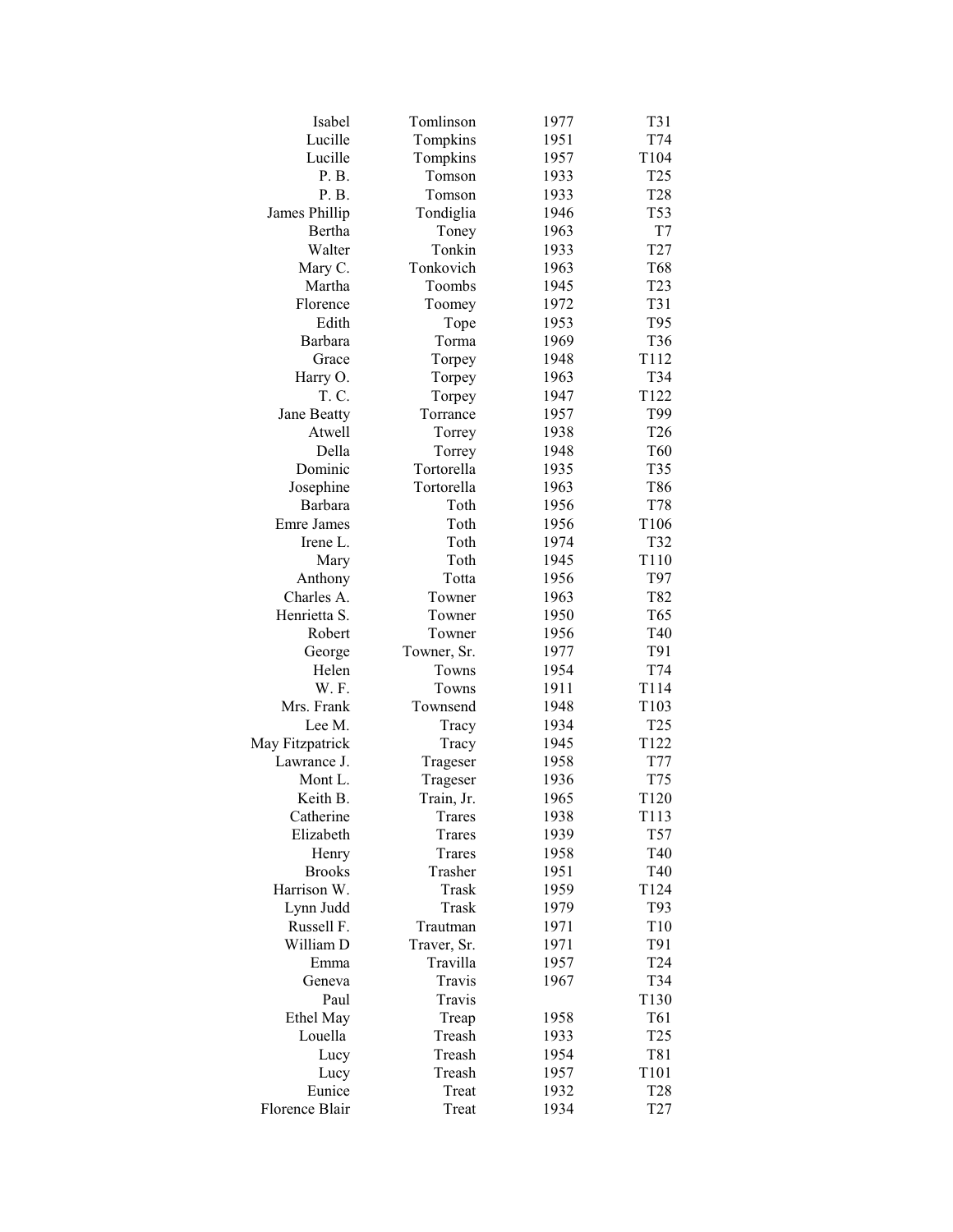| Jessie                | Tredway    | 1958 | T41             |
|-----------------------|------------|------|-----------------|
| Archie                | Treesh     | 1948 | T109            |
| Archie                | Treesh     | 1948 | T <sub>3</sub>  |
| Chester               | Treesh     | 1972 | T119            |
| George                | Treesh     | 1933 | T55             |
| Lucy M.               | Trefry     | 1961 | T68             |
| <b>Sterling Worth</b> | Trefry     | 1969 | T82             |
| Thomas                | Treharne   | 1960 | T84             |
| Robert J.             | Trenner    | 1970 | T91             |
| Porter R.             | Trent      | 1953 | T79             |
| Ananstasia            | Trepainer  | 1940 | T <sub>4</sub>  |
| Jean                  | Trescott   | 1957 | T99             |
| Walter S.             | Trescott   | 1960 | T84             |
| Esther C.             | Trexler    | 1963 | T7              |
| Milton                | Trexler    | 1948 | T57             |
| <b>Russell</b>        | Trexler    | 1948 | T <sub>26</sub> |
| Kenneth               | Trickett   | 1971 | T31             |
| Pauline               | Trilly     | 1957 | T100            |
| John                  | Trimns     | 1933 | T113            |
|                       |            |      |                 |
| Richard J.            | Tripcony   | 1948 | T129(2)         |
| William M.            | Tripcony   | 1951 | <b>T80</b>      |
| Carmello              | Triscori   | 1963 | T <sub>63</sub> |
| Giovanna              | Triscori   | 1962 | T <sub>36</sub> |
| Nettie                | Tritt      | 1963 | T63             |
| Benedetta (Betty)     | Trivelli   | 1974 | T31             |
| Infant girl           | Trivelli   | 1931 | T113            |
| Infant girl           | Trivelli   | 1960 | T83             |
| Filiberto E           | Trocchio   | 1972 | T119            |
| Theresa               | Troll      | 1959 | T124            |
| Arthur                | Trory      | 1949 | T <sub>26</sub> |
| Frank                 | Trott      | 1963 | T83             |
| Frank                 | Trott      | 1963 | T86             |
| Mabel                 | Trott      | 1971 | <b>T88</b>      |
| Frank                 | Troutman   | 1950 | T <sub>65</sub> |
| Sophia Prescott       | Trowbridge | 1899 | T17             |
| Richard               | Troxel     | 1962 | T <sub>67</sub> |
| Jean Ann              | Troxell    | 1959 | T95             |
| Coe W.                | Troyer     | 1964 | T39             |
| Herma A.              | Troyer     | 1941 | T <sub>23</sub> |
| Perle                 | Troyer     | 1965 | T37             |
| William               | Troyer     | 1959 | T42             |
| Ida                   | Truair     | 1941 | T <sub>4</sub>  |
| Richard W.            | Truair     | 1939 | T <sub>2</sub>  |
| Edward W.             | Trubica    | 1968 | T <sub>6</sub>  |
| Allen T.              | Truce      | 1975 | T31             |
| Stanley               | Trudeskey  | 1937 | W23             |
| Helen                 | True       | 1968 | T35             |
| Amy Welsh             | Truex      | 1951 | T80             |
| Walter                | Truex      | 1947 | T61             |
| Infant girl           | Truman     | 1963 | T <sub>5</sub>  |
| Rachel                | Trumphour  | 1961 | T39             |
| Richard M.            | Trumphour  | 1948 | T112            |
| Harry                 | Truscott   | 1948 | T59             |
| Mary                  | Truscott   | 1968 | <b>T38</b>      |
| Rosina F.             | Truscott   | 1959 | T106            |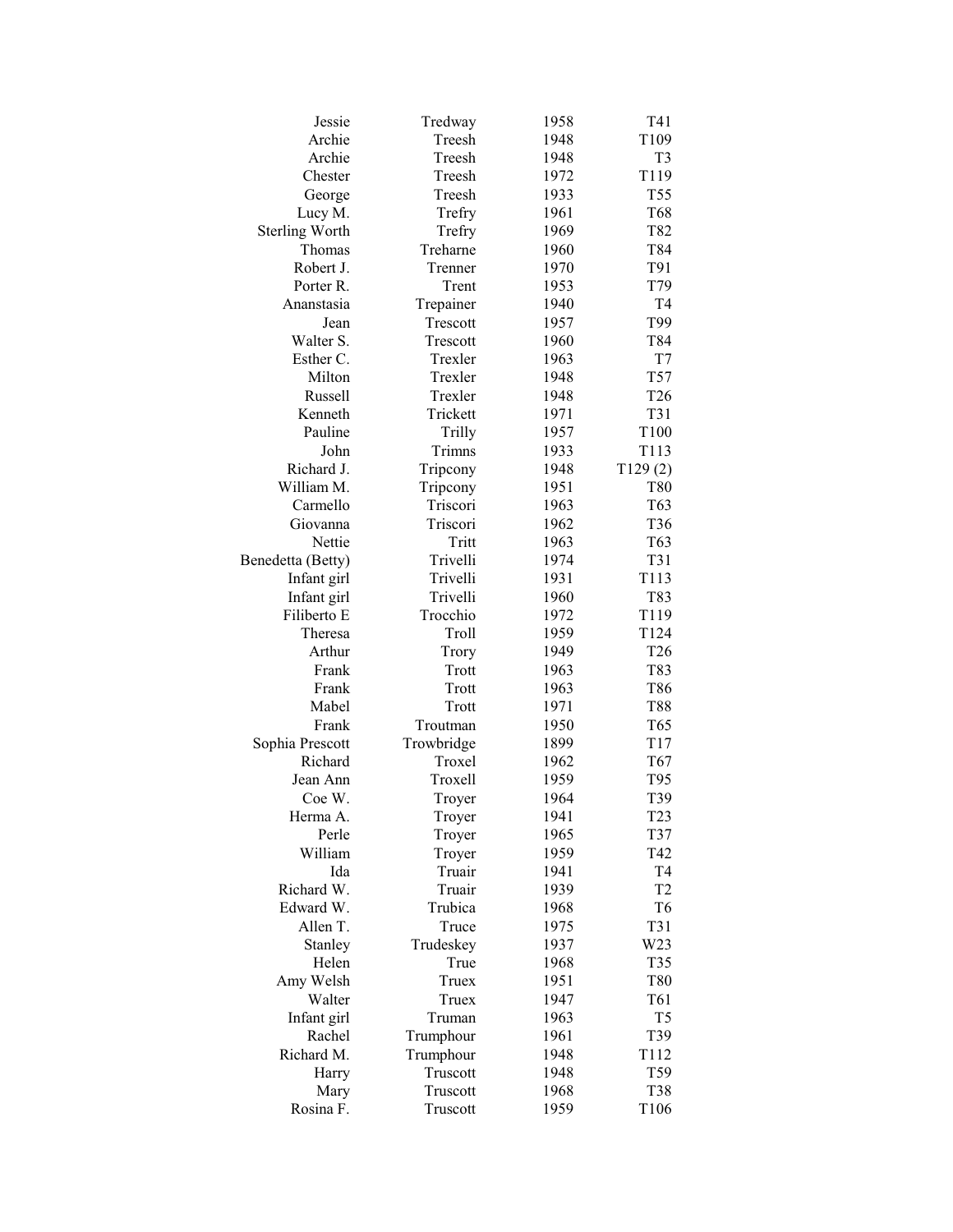| Nancy Lou              | Trussel    | 2002  | T94              |
|------------------------|------------|-------|------------------|
| Harold and Audrie      | Trussell   | 1943  | T135-138         |
| Frances                | Truthan    | 1948  | T122             |
| Arnold K               | Truxell    | 1963  | T7               |
| Beatrice (Beth)        | Truxell    | 1971  | T91              |
| Mary                   | Truxell    | 1956  | T96              |
| Bertha H.              | Tsai       | 1956  | T79              |
| James                  | Tschappat  | 1972  | T10              |
| Mildred                | Tschumi    | 1953  | T79              |
| Emil                   | Tschumy    | 1952  | T102             |
| Lottie                 | Tschumy    | 1949  | T107             |
| Gus                    | Tsitonakis | 1953  | T96              |
| Elmer Levi             | Tucker     | 1911? | T15              |
| Hannah                 | Tucker     | 1936  | T <sub>2</sub>   |
| Jeffrey                | Tucker     | 1972  | T91              |
| Jessie                 | Tucker     | 1997  | T94              |
| John                   | Tucker     | 1900  | T15              |
| John                   | Tucker     | 1963  | T37              |
| John                   | Tucker     | 1963  | T89              |
| Mary                   | Tucker     | 1893  | T15              |
| Claire C.              | Tuckerman  | 1948  | T109             |
| Mrs. Arthur            | Tuffing    | 1948  | T109             |
| Arthur E.              | Tuffint    | 1939  | T113             |
| Albert                 | Tuller     | 1935  | T123(2)          |
| Rowen                  | Tuma       | 1943  | T129             |
| John Lambert           |            | 1948  | T4               |
| Christine              | Tuomey     | 1947  | T60              |
|                        | Tupper     | 1948  | T <sub>26</sub>  |
| Mary Lucia             | Tupper     | 1948  | T <sub>57</sub>  |
| Mary Lucia<br>Otis     | Tupper     | 1948  | T107             |
|                        | Tupper     |       |                  |
| Adolph                 | Turk       | 1949  | T107             |
| Christopher H.<br>Mark | Turk       | 1972  | T117(2)<br>T101  |
|                        | Turkey     | 1959  |                  |
| Mrs. Charles           | Turllinger | 1969  | T121             |
| Glenn A.               | Turnder    | 1956  | T <sub>21</sub>  |
| Alice                  | Turner     | 1931  | T <sub>15</sub>  |
| Charles F.             | Turner     | 1948  | T110             |
| Charles F.             | Turner     | 1948  | T112             |
| Clarence               | Turner     | 1965  | T <sub>6</sub>   |
| Florrus "Pop"          | Turner     | 1948  | T108             |
| Frances L.             | Turner     | 1971  | <b>T88</b>       |
| Frank A                | Turner     | 1959  | T101             |
| Frank A.               | Turner     | 1955  | T65              |
| Grace C.               | Turner     | 1964  | T38              |
| Hannah E.              | Turner     | 1972  | T69(2)           |
| Harry Benton           | Turner     | 1957  | T <sub>116</sub> |
| Harry J.               | Turner     | 1963  | T38              |
| Ida                    | Turner     | 1938  | T <sub>27</sub>  |
| J. A.                  | Turner     | 1946  | T <sub>129</sub> |
| J. R.                  | Turner     | 1941  | E36              |
| J. R.                  | Turner     | 1960  | Z <sub>6</sub>   |
| James A.               | Turner     | 1925  | T <sub>15</sub>  |
| James A.               | Turner     | 1957  | T99              |
| James Jesse            | Turner     | 1950  | T <sub>127</sub> |
| John R                 | Turner     | 1932  | T <sub>27</sub>  |